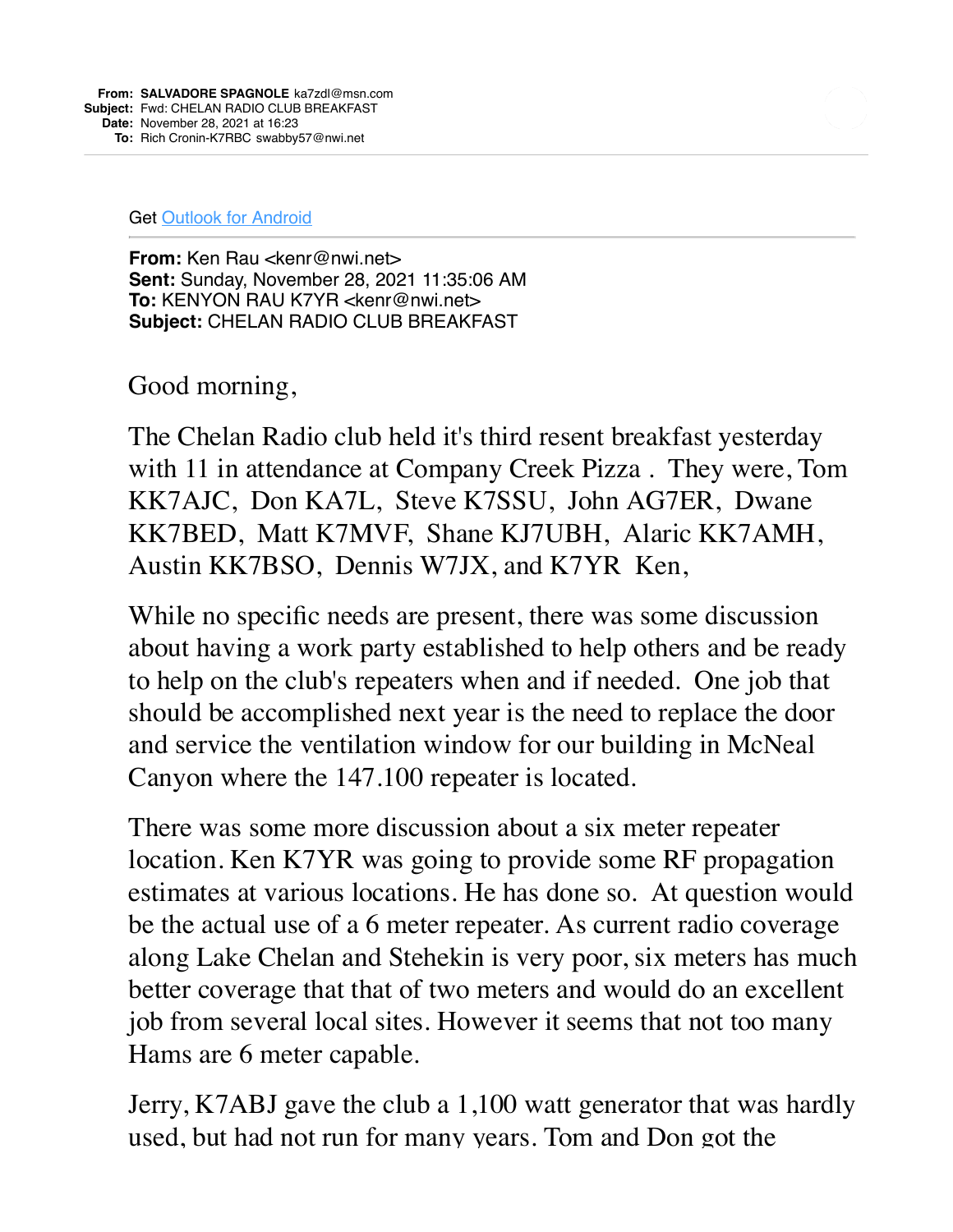used, but had not run for many years. Tom and Don got the generator, and later that day, Tom had cleaned out all of the old fuel and has the generator running. I think he was going to do a load test on it. Maybe some consideration of a Club two meter repeater be installed in Stehekin and linked to Chelan?

Those in attendance agreed that the club should collect annual dues. An annual dues fee was established at \$20 dollars per member and in the case where a family had more that one member, the family rate would also be, \$20 dollars. Dues would add to our treasury and be available for repeater repairs and other needs that the club might encounter.

Tom KK7AJC was wearing a Apple City Radio Club shirt and suggested that maybe the members would also like to have Chelan Radio Club shirt. He has a contact and someone else also made a suggestion. They are going to research, price, and look into A "Lake Chelan Radio Club" emblem. One suggestion would be the emblem of the sailboat that is on our web site.

A little discussion about our web site came about, several had some ideas and I would guess that more discussion will be held. As our site is free, there are many restrictions that are present that make it difficult and, these sites do not provide may options. More to follow I am assured.

Currently, as the club has been inactive for some time, we have only two officers. Currently they are Roger W7CH as President and Ken K7YR as Treasurer. Both of us share the thought that the club should become a little more organized, hold some regular meetings and reform into normal organization with formal and active officers to lead us forward. There are several meeting rooms that are available and we should think about starting forward after the first to the year. Now that we have some energetic and capable individuals we should move forward.